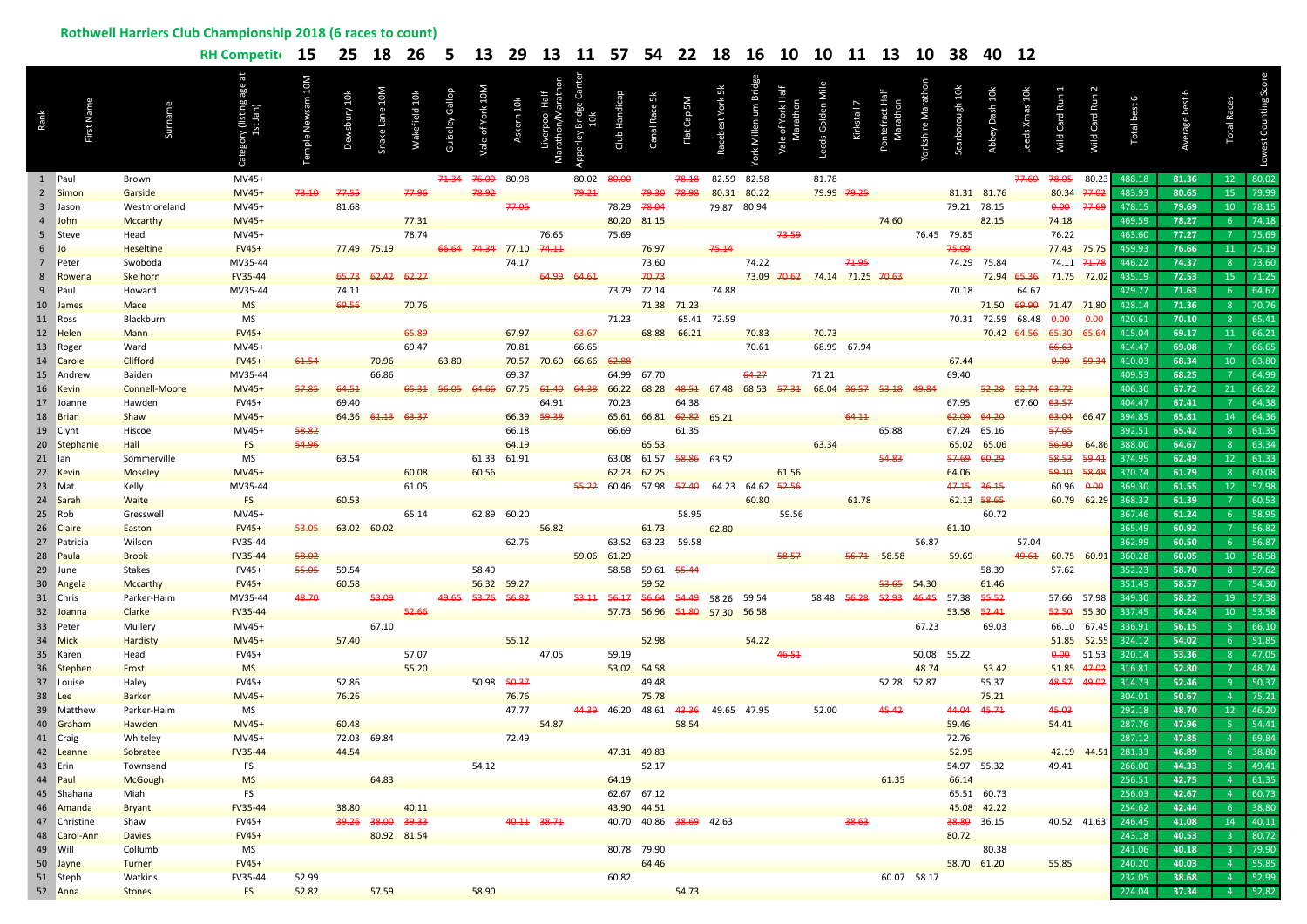| Rank | First Name               | Surname             | Category (listing age at<br>1st Jan) | Temple Newsam 10M | Dewsbury 10k | Snake Lane 10M | Wakefield 10k | Guiseley Gallop | Vale of York 10M | Askern 10k | Liverpool Half<br>Marathon/Marathon<br>Apperley Bridge Can<br>10k | Club Handicap | Canal Race 5k | Flat Cap 5M | Racebest York 5k | York Millenium Bridge | Vale of York Half<br>Marathon | Leeds Golden Mile | Kirkstall 7 | Pontefract Half<br>Marathon | Yorkshire Marathon | Scarborough 10k | Abbey Dash 10k | Leeds Xmas 10k | Wild Card Run | Wild Card Run 2 | Total best 6     | Average best 6 | <b>Total Races</b> | Lowest Counting Score |
|------|--------------------------|---------------------|--------------------------------------|-------------------|--------------|----------------|---------------|-----------------|------------------|------------|-------------------------------------------------------------------|---------------|---------------|-------------|------------------|-----------------------|-------------------------------|-------------------|-------------|-----------------------------|--------------------|-----------------|----------------|----------------|---------------|-----------------|------------------|----------------|--------------------|-----------------------|
|      | 53 Peter                 | Farnell             | MV45+                                |                   |              | 74.23          |               |                 |                  |            |                                                                   |               | 68.91         |             | 70.21            |                       |                               |                   |             |                             |                    |                 |                |                | 0.00          |                 | 213.35           | 35.56          | $\overline{4}$     | 0.00                  |
|      | 54 Elaine                | <b>Kelly</b>        | <b>FV45+</b>                         | 62.80             | 69.79        |                | 69.18         |                 |                  |            |                                                                   |               |               |             |                  |                       |                               |                   |             |                             |                    |                 |                |                |               |                 | 201.77           | 33.63          | $\overline{3}$     | 62.80                 |
|      | 55 John                  | Laverick            | MV35-44                              |                   |              |                |               |                 |                  | 68.56      |                                                                   |               | 68.36         |             |                  |                       |                               |                   |             |                             |                    |                 | 63.79          |                |               |                 | 200.71           | 33.45          | -3                 | 63.79                 |
|      | 56 Sian                  | <b>Davies</b>       | <b>FS</b>                            |                   |              | 66.37          |               |                 |                  |            |                                                                   | 67.99         |               |             |                  |                       |                               |                   |             |                             |                    | 64.67           |                |                |               |                 | 199.03           | 33.17          | $\overline{3}$     | 64.67                 |
|      | 57 Christine             | Davies              | FV45+                                |                   |              |                |               |                 |                  |            |                                                                   |               | 40.70 39.06   |             |                  |                       |                               |                   |             |                             |                    | 41.01 36.90     |                |                |               | 0.00 40.95      | 198.61           | 33.10          | -6                 | 0.00                  |
|      | 58 Stuart                | <b>Thorpe</b>       | MV45+                                |                   |              |                | 62.47         |                 |                  |            |                                                                   |               |               |             |                  | 65.69                 |                               |                   |             |                             |                    |                 | 67.15          |                |               |                 | 195.31           | 32.55          | ್ತ                 | 62.47                 |
|      | 59 Lynne                 | Metcalfe            | FV45+                                |                   |              | 67.65          |               |                 |                  |            |                                                                   |               |               | 63.69       |                  |                       |                               |                   |             |                             |                    |                 |                | 62.33          |               |                 | 193.67           | 32.28          | -3                 | 62.33                 |
|      | 60 Mark                  | Reynolds            | MV45+                                |                   |              |                | 56.62         |                 |                  | 60.46      |                                                                   | 61.50         |               |             |                  |                       |                               |                   |             |                             |                    |                 |                |                |               |                 | 178.58           | 29.76          | -3                 | 56.62                 |
|      | 61 Tim                   | Isaacs              | MV45+                                |                   |              |                |               |                 |                  |            |                                                                   |               | 58.72 59.89   |             |                  |                       |                               |                   |             |                             |                    | 58.25           |                |                |               |                 | 176.86           | 29.48          | -3                 | 58.25                 |
|      | 62 Karen                 | Thompson            | <b>FV45+</b>                         |                   | 43.99        |                |               |                 |                  |            | 37.96                                                             |               | 46.75         |             |                  |                       |                               |                   |             |                             |                    | 38.44           |                |                | 0.00          |                 | 167.14           | 27.86          | -5                 | 0.00                  |
|      | 63 Patricia              | Keadin-Brown        | FV35-44                              |                   |              |                |               |                 |                  |            |                                                                   |               | 53.53 57.44   |             |                  |                       |                               |                   | 55.10       |                             |                    |                 |                |                |               |                 | 166.07           | 27.68          | -3                 | 53.53                 |
|      | 64 Marina                | Owen                | FV35-44                              |                   |              |                |               |                 |                  |            |                                                                   |               | 55.94 58.53   |             |                  |                       |                               |                   |             |                             |                    |                 | 47.95          |                |               |                 | 162.42           | 27.07          | ್ತ                 | 47.95                 |
|      | 65 Andrew                | Fleming             | MV35-44                              |                   |              | 76.43          |               |                 |                  |            |                                                                   |               |               |             | 75.52            |                       |                               |                   |             |                             |                    |                 |                |                |               |                 | 151.95           | 25.33          |                    | 75.52                 |
|      | 66 Philip                | Lang                | MV35-44                              |                   |              | 47.10          |               |                 |                  |            |                                                                   |               |               |             |                  |                       | 50.16                         |                   |             |                             |                    |                 | 51.59          |                |               |                 | 148.85           | 24.81          | ್ತ                 | 47.10                 |
|      | 67 Simon                 | Hulme               | MV45+                                |                   |              |                |               |                 |                  |            |                                                                   |               | 72.90 74.42   |             |                  |                       |                               |                   |             |                             |                    |                 |                |                |               |                 | 147.32           | 24.55          | $\overline{2}$     | 72.90<br>71.93        |
|      | 68 Richard               | Wilkinson           | MV45+                                |                   |              |                |               |                 |                  | 71.93      |                                                                   | 73.24         |               |             |                  |                       |                               |                   |             |                             |                    |                 |                |                |               |                 | 145.17<br>144.20 | 24.20          |                    | 65.44                 |
|      | 69 Steve                 | Firth<br>Wilson     | MV45+                                | 65.44             |              |                |               |                 |                  | 78.76      |                                                                   |               | 69.51 72.77   |             |                  |                       |                               |                   |             |                             |                    |                 |                |                |               |                 | 142.28           | 24.03<br>23.71 |                    | 69.51                 |
|      | 70 Mat<br>71 Justin      |                     | MV35-44                              |                   |              |                |               |                 |                  |            |                                                                   | 69.89         |               |             |                  |                       |                               | 69.91             |             |                             |                    |                 | 71.64          |                |               |                 | 141.53           | 23.59          |                    | 69.89                 |
|      | 72 Mark                  | Hayes               | MV45+<br>MV45+                       |                   |              |                |               |                 |                  |            |                                                                   |               | 68.85 67.84   |             |                  |                       |                               |                   |             |                             |                    |                 |                |                |               |                 | 136.69           | 22.78          |                    | 67.84                 |
|      | 73 Denise                | Gregory<br>Ramsden  | FV45+                                |                   |              |                | 66.28         |                 |                  |            |                                                                   | 66.00         |               |             |                  |                       |                               |                   |             |                             |                    |                 |                |                |               |                 | 132.28           | 22.05          |                    | 66.00                 |
|      | 74 Jayne                 | Pears               | <b>FV45+</b>                         |                   |              |                |               |                 |                  | 63.03      |                                                                   | 63.74         |               |             |                  |                       |                               |                   |             |                             |                    |                 |                |                |               |                 | 126.77           | 21.13          | $\overline{2}$     | 63.03                 |
|      | 75 Caroline              | Davies              | FS                                   | 37.05             |              |                | 44.97         |                 |                  |            |                                                                   | 43.13         |               |             |                  |                       |                               |                   |             |                             |                    |                 |                |                | 0.00          |                 | 125.15           | 20.86          | $\overline{4}$     | 0.00                  |
|      | 76 Hayley                | Kenny               | <b>FV45+</b>                         |                   |              |                |               |                 |                  |            |                                                                   |               |               | 57.72       |                  |                       |                               |                   |             |                             |                    |                 |                | 58.43          |               |                 | 116.15           | 19.36          | <sup>2</sup>       | 57.72                 |
|      | 77 Karen                 | Horton              | FV45+                                |                   |              |                |               |                 |                  |            |                                                                   |               | 55.73 56.54   |             |                  |                       |                               |                   |             |                             |                    |                 |                |                |               |                 | 112.27           | 18.71          |                    | 55.73                 |
|      | 78 Martin                | Appleby             | <b>MV45+</b>                         |                   |              |                |               |                 |                  |            |                                                                   |               | 53.84 54.37   |             |                  |                       |                               |                   |             |                             |                    |                 |                |                |               |                 | 108.21           | 18.04          |                    | 53.84                 |
|      | 79 Sally                 | <b>Burgess</b>      | FV35-44                              |                   |              |                |               |                 |                  |            |                                                                   |               | 53.11 54.91   |             |                  |                       |                               |                   |             |                             |                    |                 |                |                |               |                 | 108.02           | 18.00          |                    | 53.11                 |
|      | 80 Jacqui                | West                | <b>FV45+</b>                         |                   |              |                | 51.70         |                 |                  |            |                                                                   |               |               |             |                  |                       |                               |                   |             | 49.32                       |                    |                 |                |                |               |                 | 101.02           | 16.84          |                    | 49.32                 |
|      | 81 Julie                 | Birch               | FV45+                                |                   |              |                | 51.71         |                 |                  |            |                                                                   |               | 37.61         |             |                  |                       |                               |                   |             |                             |                    |                 |                |                |               |                 | 89.32            | 14.89          |                    | 37.61                 |
|      | 82 Eileer                | Newman              | <b>FV45+</b>                         |                   |              |                |               |                 |                  |            |                                                                   | 72.60         |               |             |                  |                       |                               |                   |             |                             |                    |                 |                |                |               |                 | 72.60            | 12.10          |                    | 72.60                 |
|      | 83 Hadrian               | Knight              | MV45+                                |                   |              |                |               |                 |                  |            |                                                                   | 72.15         |               |             |                  |                       |                               |                   |             |                             |                    |                 |                |                |               |                 | 72.15            | 12.03          |                    | 72.15                 |
|      | 84 Susan                 | Harrison            | <b>FV45+</b>                         |                   |              |                | 71.83         |                 |                  |            |                                                                   |               |               |             |                  |                       |                               |                   |             |                             |                    |                 |                |                |               |                 | 71.83            | 11.97          |                    | 71.83                 |
|      | 85 Greg                  | Thorley             | MV45+                                |                   |              |                |               |                 |                  |            |                                                                   |               |               |             |                  |                       | 71.56                         |                   |             |                             |                    |                 |                |                |               |                 | 71.56            | 11.93          |                    | 71.56                 |
|      | 86 Keith                 | <b>Pailing</b>      | <b>MV45+</b>                         |                   |              |                |               |                 |                  |            |                                                                   |               |               |             | 71.50            |                       |                               |                   |             |                             |                    |                 |                |                |               |                 | 71.50            | 11.92          |                    | 71.50                 |
|      | 87 Terry                 | Tillotson           | MV45+                                |                   |              |                |               |                 |                  |            |                                                                   | 70.02         |               |             |                  |                       |                               |                   |             |                             |                    |                 |                |                |               |                 | 70.02            | 11.67          |                    | 70.02                 |
|      | 88 Daniel                | Stone               | MV35-44                              |                   | 69.21        |                |               |                 |                  |            |                                                                   |               |               |             |                  |                       |                               |                   |             |                             |                    |                 |                |                |               |                 | 69.21            | 11.54          |                    | 69.21                 |
|      | 89 Sam                   | Ellis               | MV35-44                              |                   |              |                |               |                 |                  | 67.23      |                                                                   |               |               |             |                  |                       |                               |                   |             |                             |                    |                 |                |                |               |                 | 67.23            | 11.21          |                    | 67.23                 |
|      | 90 Lucy                  | Gilliard            | <b>FV45+</b>                         |                   |              |                |               |                 |                  |            |                                                                   |               | 66.54         |             |                  |                       |                               |                   |             |                             |                    |                 |                |                |               |                 | 66.54            | 11.09          |                    | 66.54                 |
|      | 91 Alex                  | Wyke-Ulliott        | MS                                   |                   |              |                |               |                 |                  |            |                                                                   | 64.45         |               |             |                  |                       |                               |                   |             |                             |                    |                 |                |                |               |                 | 64.45            | 10.74          |                    | 64.45                 |
|      | 92 Heather               | <b>Hillarby</b>     | <b>FV45+</b>                         |                   |              |                |               |                 |                  |            |                                                                   |               | 60.74         |             |                  |                       |                               |                   |             |                             |                    |                 |                |                |               |                 | 60.74            | 10.12          |                    | 60.74                 |
|      | 93 Hannah                | Chatterton          | FS                                   |                   |              |                |               |                 |                  |            |                                                                   | 57.72         |               |             |                  |                       |                               |                   |             |                             |                    |                 |                |                |               |                 | 57.72            | 9.62           |                    | 57.72                 |
|      | 94 Richard               | <b>Hillarby</b>     | <b>MV45+</b>                         |                   |              |                |               |                 |                  |            |                                                                   |               | 55.64         |             |                  |                       |                               |                   |             |                             |                    |                 |                |                |               |                 | 55.64            | 9.27           |                    | 55.64                 |
|      | 95 Dorata                | Zapal               | FS                                   |                   |              |                |               |                 |                  |            | 55.46                                                             |               |               |             |                  |                       |                               |                   |             |                             |                    |                 |                |                |               |                 | 55.46            | 9.24           |                    | 55.46                 |
|      | 96 Imogen                | Sandwith            | <b>FS</b>                            |                   |              |                |               |                 |                  |            |                                                                   |               | 53.83         |             |                  |                       |                               |                   |             |                             |                    |                 |                |                |               |                 | 53.83            | 8.97           |                    | 53.83                 |
|      | 97 Carol                 | Plumridge           | FV45+                                |                   |              |                |               |                 |                  |            |                                                                   | 53.41         |               |             |                  |                       |                               |                   |             |                             |                    |                 |                |                |               |                 | 53.41            | 8.90           |                    | 53.41                 |
|      | 98 Kay                   | <b>Taylor</b>       | <b>FV45+</b>                         |                   |              |                |               |                 |                  |            |                                                                   |               | 51.38         |             |                  |                       |                               |                   |             |                             |                    |                 |                |                |               |                 | 51.38            | 8.56           |                    | 51.38                 |
|      | 99 Heath                 | List                | MV45+                                |                   |              |                |               |                 |                  |            |                                                                   |               |               |             |                  |                       |                               |                   |             |                             |                    |                 | 49.93          |                |               |                 | 49.93            | 8.32           |                    | 49.93                 |
|      | 100 Terry                | Lacy                | MV45+                                |                   |              |                |               |                 |                  |            |                                                                   | 47.85         |               |             |                  |                       |                               |                   |             |                             |                    |                 |                |                |               |                 | 47.85            | 7.98           |                    | 47.85                 |
|      | 101 Luke                 | Oconnor             | MS                                   |                   |              |                |               |                 |                  |            |                                                                   | 47.72         |               |             |                  |                       |                               |                   |             |                             |                    | 47.79           |                |                |               |                 | 47.79<br>47.72   | 7.96<br>7.95   |                    | 47.79<br>47.72        |
|      | 102 Richard<br>103 Karon | Ogden               | MV45+<br>FV45+                       |                   |              |                |               |                 |                  |            |                                                                   | 45.93         |               |             |                  |                       |                               |                   |             |                             |                    |                 |                |                |               |                 | 45.93            | 7.66           |                    | 45.93                 |
|      | 104 Mark                 | Dawson              | MV45+                                |                   |              |                |               |                 |                  |            |                                                                   |               |               |             |                  |                       |                               |                   |             |                             |                    |                 | 42.43          |                |               |                 | 42.43            | 7.07           |                    | 42.43                 |
|      | 105 Matthew              | Ibbertson<br>Horton | MV35-44                              |                   |              |                |               |                 |                  |            |                                                                   |               | 41.37         |             |                  |                       |                               |                   |             |                             |                    |                 |                |                |               |                 | 41.37            | 6.90           |                    | 41.37                 |
|      | 106 Sarah                | Pagett              | FS                                   |                   |              |                |               |                 |                  |            |                                                                   | 40.84         |               |             |                  |                       |                               |                   |             |                             |                    |                 |                |                |               |                 | 40.84            | 6.81           |                    | 40.84                 |
|      | 107 Jade                 | Johnson             | FS                                   | 36.91             |              |                |               |                 |                  |            |                                                                   |               |               |             |                  |                       |                               |                   |             |                             |                    |                 |                |                |               |                 | 36.91            | 6.15           | -1                 | 36.91                 |
|      |                          |                     |                                      |                   |              |                |               |                 |                  |            |                                                                   |               |               |             |                  |                       |                               |                   |             |                             |                    |                 |                |                |               |                 |                  |                |                    |                       |